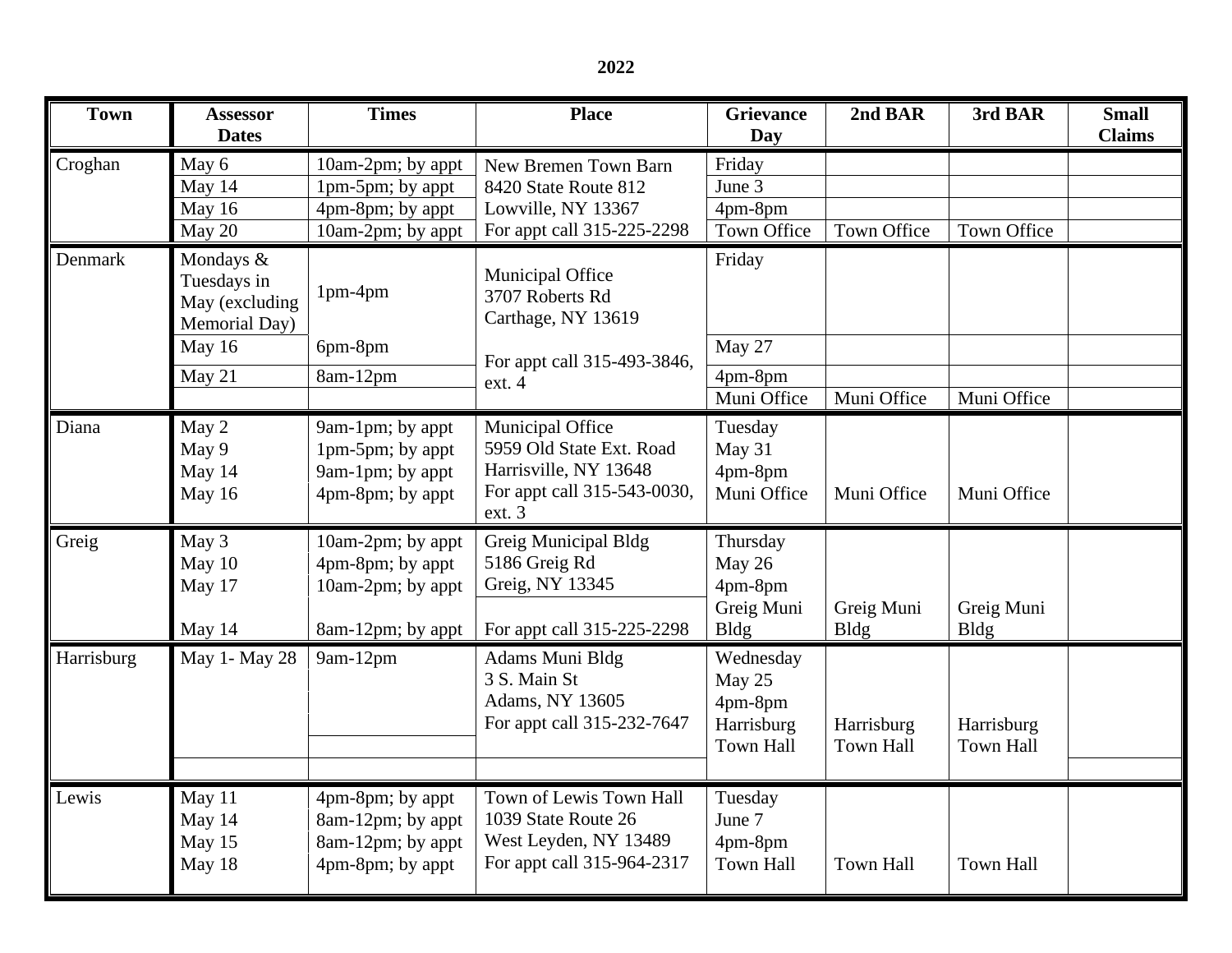| <b>Town</b> | Assessor<br><b>Dates</b> | <b>Sitting</b><br><b>Times</b> | <b>With Roll</b><br><b>Place</b>                                   | <b>Grievance</b><br>Day | 2nd BAR            | 3rd BAR            | <b>Small</b><br><b>Claims</b> |
|-------------|--------------------------|--------------------------------|--------------------------------------------------------------------|-------------------------|--------------------|--------------------|-------------------------------|
| Leyden      | May 10                   | 12pm-4pm; by appt              | Leyden Town Office                                                 | Thursday                |                    |                    |                               |
|             | May 14                   | 10am-2pm; by appt              | 6606 School Rd                                                     |                         |                    |                    |                               |
|             |                          |                                | Boonville, NY 13309                                                |                         |                    |                    |                               |
|             |                          |                                | (Talcottville)                                                     | May 26                  |                    |                    |                               |
|             | May 16                   | 3pm-7pm; by appt               | For appt call 315-348-8195                                         | 4pm-8pm                 |                    |                    |                               |
|             | May 18                   | 4pm-8pm; by appt               |                                                                    | Town Office             | Town Office        | Town Office        |                               |
| Lowville    | May 4                    | 9am-1pm                        | <b>Town Municipal Bldg</b>                                         | Thursday                |                    |                    |                               |
|             | May 17                   | $2pm-6pm$                      | 5533 Bostwick St<br>Lowville, NY 13367                             | May 26                  |                    |                    |                               |
|             | May 18                   | 4pm-8pm                        |                                                                    | 4pm-8pm                 |                    |                    |                               |
|             | May 21                   | 9am-1pm                        |                                                                    | <b>Town Office</b>      | <b>Town Office</b> | <b>Town Office</b> |                               |
| Lyonsdale   | May 12                   | 2pm-6pm; by appt               | <b>Lyonsdale Town Hal</b>                                          | Thursday                |                    |                    |                               |
|             | May 17                   | 4pm-8pm; by appt               | 3364 Pearl St                                                      | May 26                  |                    |                    |                               |
|             | May 20                   | 9am-1pm; by appt               | Port Leyden, NY 13433                                              | 4pm-8pm                 |                    |                    |                               |
|             | May 21                   | 2pm-6pm; by appt               | For appt call 315-486-7991                                         | <b>Town Hall</b>        | <b>Town Hall</b>   | <b>Town Hall</b>   |                               |
| Martinsburg | May 11                   | 9am-1pm                        | Martinsburg Town Hall                                              | Tuesday                 |                    |                    |                               |
|             | May 14                   | 10am-2pm; by appt              | 5405 Cemetery Road                                                 | May 31                  |                    |                    |                               |
|             | May 25                   | 9am-1pm                        | Martinsburg, NY 13404                                              | 4pm-8pm                 |                    |                    |                               |
|             | May 25                   | 4pm-8pm; by appt               | For appt call 315-350-4841                                         | Town Hall               | <b>Town Hall</b>   | Town Hall          |                               |
| Montague    | May 8                    | $12:30-4:30$ ; by appt         | <b>Montague Town Barn</b>                                          | Monday                  |                    |                    |                               |
|             | May 12                   | 4pm-8pm; by appt               | 6353 Salmon River Rd                                               | June 6                  |                    |                    |                               |
|             | May 15                   | 12:30-4:30; by appt            | Copenhagen, NY 13626                                               | 4pm-8pm                 |                    |                    |                               |
|             | May 28                   | 8am-12pm; by appt              | For appt call 315-964-2317                                         | <b>Town Barn</b>        | <b>Town Barn</b>   | <b>Town Barn</b>   |                               |
| New Bremen  | May 6                    | 10am-2pm; by appt              | New Bremen Town Hall<br>8420 State Route 812<br>Lowville, NY 13367 | Thursday                |                    |                    |                               |
|             | May 14                   | 1pm-5pm; by appt               |                                                                    | June 2                  |                    |                    |                               |
|             | May 16                   | 4pm-8pm; by appt               |                                                                    | 4pm-8pm                 |                    |                    |                               |
|             | May 20                   | 10am-2pm; by appt.             | For appt call 315-225-2298                                         | <b>Town Hall</b>        | <b>Town Hall</b>   | <b>Town Hall</b>   |                               |
| Osceola     | May 12                   | 4pm-8pm; by appt               | <b>Osceola Town Hall</b>                                           | Wednesday               |                    |                    |                               |
|             | May 14                   | $12:30-4:30$ ; by appt         | 1426 Osceola Rd                                                    | June 1                  |                    |                    |                               |
|             | May 15                   | $12:30-4:30$ ; by appt         | Osceola, NY                                                        | 4pm-8pm                 |                    |                    |                               |
|             | May 19                   | 4pm-8pm; by appt               | For appt call 315-964-2317                                         | <b>Town Hall</b>        | <b>Town Hall</b>   | <b>Town Hall</b>   |                               |